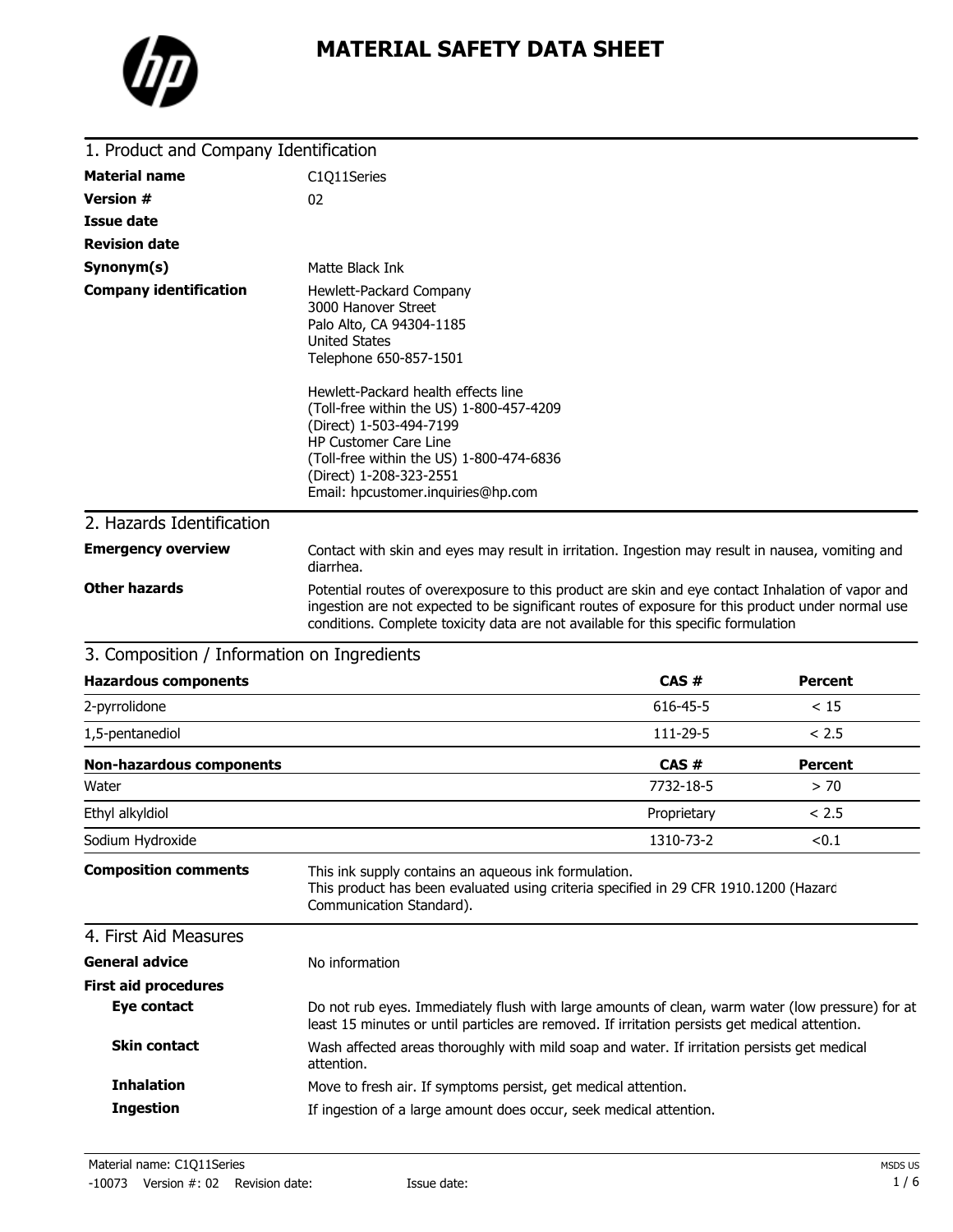| 5. Fire Fighting Measures                      |                                                                                                                                                                                                                                          |                                                                                                  |  |
|------------------------------------------------|------------------------------------------------------------------------------------------------------------------------------------------------------------------------------------------------------------------------------------------|--------------------------------------------------------------------------------------------------|--|
| <b>Flammable properties</b>                    | Combustion generates toxic fumes of fluorides/fluorine compounds.                                                                                                                                                                        |                                                                                                  |  |
| <b>Extinguishing media</b>                     |                                                                                                                                                                                                                                          |                                                                                                  |  |
| <b>Suitable extinguishing</b><br>media         | CO2, water, dry chemical, or foam                                                                                                                                                                                                        |                                                                                                  |  |
| Unsuitable extinguishing<br>media              | None known.                                                                                                                                                                                                                              |                                                                                                  |  |
| <b>Fire fighting</b><br>equipment/instructions | Not available.                                                                                                                                                                                                                           |                                                                                                  |  |
| <b>Specific methods</b>                        | None established.                                                                                                                                                                                                                        |                                                                                                  |  |
| <b>Hazardous combustion</b><br>products        | Refer to section 10.                                                                                                                                                                                                                     |                                                                                                  |  |
| 6. Accidental Release Measures                 |                                                                                                                                                                                                                                          |                                                                                                  |  |
| <b>Personal precautions</b>                    | Wear appropriate personal protective equipment.                                                                                                                                                                                          |                                                                                                  |  |
| <b>Environmental precautions</b>               |                                                                                                                                                                                                                                          | Do not let product enter drains. Do not flush into surface water or sanitary sewer system.       |  |
| <b>Other information</b>                       | Soak up with inert absorbent material. Slowly vacuum or sweep the material into a bag or other<br>sealed container. Dispose of in compliance with federal, state, and local regulations. See also<br>section 13 Disposal considerations. |                                                                                                  |  |
| 7. Handling and Storage                        |                                                                                                                                                                                                                                          |                                                                                                  |  |
| <b>Handling</b>                                | Avoid contact with skin, eyes and clothing.                                                                                                                                                                                              |                                                                                                  |  |
| <b>Storage</b>                                 |                                                                                                                                                                                                                                          | Keep out of the reach of children. Keep away from excessive heat or cold. Store away from strong |  |
|                                                | oxidizers.                                                                                                                                                                                                                               |                                                                                                  |  |
| 8. Exposure Controls / Personal Protection     |                                                                                                                                                                                                                                          |                                                                                                  |  |
| <b>Occupational exposure limits</b>            |                                                                                                                                                                                                                                          |                                                                                                  |  |
| <b>US. ACGIH Threshold Limit Values</b>        |                                                                                                                                                                                                                                          |                                                                                                  |  |
| <b>Components</b>                              | <b>Type</b>                                                                                                                                                                                                                              | <b>Value</b>                                                                                     |  |
| Sodium Hydroxide (CAS<br>1310-73-2)            | Ceiling                                                                                                                                                                                                                                  | $2$ mg/m $3$                                                                                     |  |
|                                                | US. OSHA Table Z-1 Limits for Air Contaminants (29 CFR 1910.1000)                                                                                                                                                                        |                                                                                                  |  |
| <b>Components</b>                              | <b>Type</b>                                                                                                                                                                                                                              | <b>Value</b>                                                                                     |  |
| Sodium Hydroxide (CAS<br>1310-73-2)            | PEL                                                                                                                                                                                                                                      | $2$ mg/m $3$                                                                                     |  |
| US. NIOSH: Pocket Guide to Chemical Hazards    |                                                                                                                                                                                                                                          |                                                                                                  |  |
| <b>Components</b>                              | Type                                                                                                                                                                                                                                     | <b>Value</b>                                                                                     |  |
| Sodium Hydroxide (CAS<br>1310-73-2)            | Ceiling                                                                                                                                                                                                                                  | $2$ mg/m $3$                                                                                     |  |
| <b>Components</b>                              | US. Tennessee. OELs. Occupational Exposure Limits, Table Z1A                                                                                                                                                                             | <b>Value</b>                                                                                     |  |
| Sodium Hydroxide (CAS                          | <b>Type</b><br>Ceiling                                                                                                                                                                                                                   | 2 mg/m $3$                                                                                       |  |
| 1310-73-2)                                     |                                                                                                                                                                                                                                          |                                                                                                  |  |
| <b>Exposure guidelines</b>                     | Exposure limits have not been established for this product.                                                                                                                                                                              |                                                                                                  |  |
| <b>Engineering controls</b>                    | Use in a well ventilated area.                                                                                                                                                                                                           |                                                                                                  |  |
| <b>Personal protective equipment</b>           |                                                                                                                                                                                                                                          |                                                                                                  |  |
| General                                        | Use personal protective equipment to minimize exposure to skin and eye.                                                                                                                                                                  |                                                                                                  |  |
| <b>General hygiene</b><br>considerations       | Handle in accordance with good industrial hygiene and safety practice.                                                                                                                                                                   |                                                                                                  |  |
| 9. Physical & Chemical Properties              |                                                                                                                                                                                                                                          |                                                                                                  |  |
| <b>Appearance</b>                              | Not available.                                                                                                                                                                                                                           |                                                                                                  |  |
| <b>Physical state</b>                          | Not available.                                                                                                                                                                                                                           |                                                                                                  |  |
| <b>Form</b>                                    | Not available.                                                                                                                                                                                                                           |                                                                                                  |  |
| <b>Color</b>                                   | Black.                                                                                                                                                                                                                                   |                                                                                                  |  |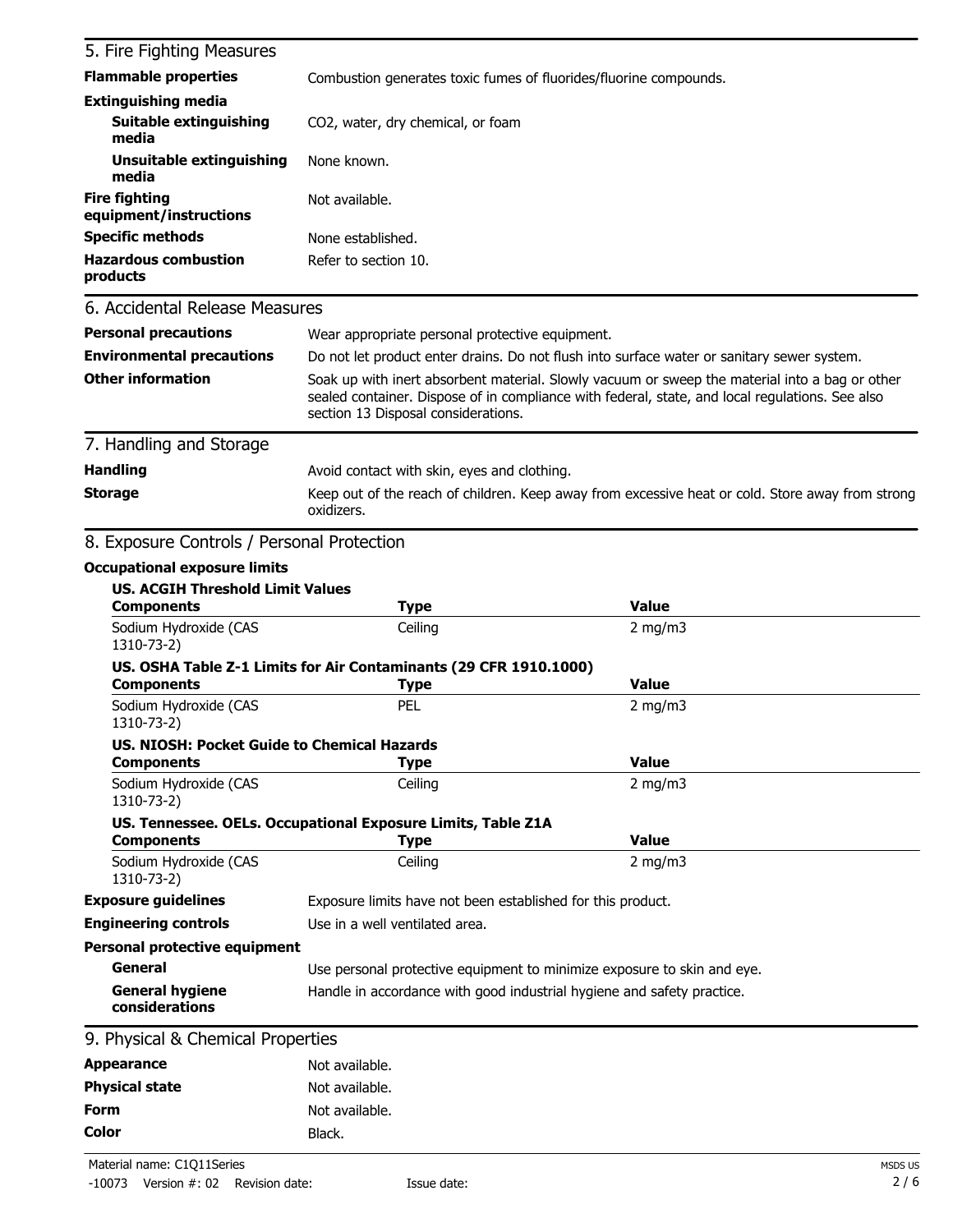| <b>Odor</b>                         | Not available.                                            |
|-------------------------------------|-----------------------------------------------------------|
| pH                                  | 9.2                                                       |
| <b>Vapor pressure</b>               | Not determined                                            |
| <b>Vapor density</b>                | $> 1$ (air=1)                                             |
| <b>Boiling point</b>                | Not determined                                            |
| <b>Melting point/Freezing point</b> | Not available.                                            |
| <b>Solubility (water)</b>           | Soluble in water                                          |
| <b>Specific gravity</b>             | $1 - 1.1$                                                 |
| <b>Flash point</b>                  | $>$ 200.00 °F ( $>$ 93.33 °C) Pensky-Martens Closed Cup   |
| <b>VOC</b>                          | $< 240$ g/l                                               |
| <b>Other information</b>            | For other VOC regulatory data/information see Section 15. |

## 10. Chemical Stability & Reactivity Information

| <b>Chemical stability</b>                    | Stable under recommended storage conditions.                                                                                                                                                 |
|----------------------------------------------|----------------------------------------------------------------------------------------------------------------------------------------------------------------------------------------------|
| <b>Conditions to avoid</b>                   | No information available                                                                                                                                                                     |
| <b>Incompatible materials</b>                | Incompatible with strong bases and oxidizing agents.                                                                                                                                         |
| <b>Hazardous decomposition</b><br>products   | Upon decomposition, this product may yield gaseous nitrogen oxides, carbon monoxide, carbon<br>dioxide and/or low molecular weight hydrocarbons. hydrogen fluoride, fluorinated hydrocarbons |
| <b>Possibility of hazardous</b><br>reactions | Will not occur.                                                                                                                                                                              |

## 11. Toxicological Information

| <b>Toxicological data</b>                         |                |                                                                                                                                                              |                              |
|---------------------------------------------------|----------------|--------------------------------------------------------------------------------------------------------------------------------------------------------------|------------------------------|
| <b>Components</b>                                 | <b>Species</b> |                                                                                                                                                              | <b>Test Results</b>          |
| 2-pyrrolidone (CAS 616-45-5)                      |                |                                                                                                                                                              |                              |
| <b>Acute</b>                                      |                |                                                                                                                                                              |                              |
| <b>Oral</b>                                       |                |                                                                                                                                                              |                              |
| LD50                                              | Guinea pig     |                                                                                                                                                              | 6500 mg/kg                   |
|                                                   | Rat            |                                                                                                                                                              | 6500 mg/kg                   |
| Sodium Hydroxide (CAS 1310-73-2)                  |                |                                                                                                                                                              |                              |
| <b>Acute</b>                                      |                |                                                                                                                                                              |                              |
| Other                                             |                |                                                                                                                                                              |                              |
| LD50                                              | Mouse          |                                                                                                                                                              | 40 mg/kg                     |
| Serious eye damage/eye<br>irritation              | Not available. |                                                                                                                                                              |                              |
| <b>Further information</b>                        |                | This ink formulation has not been tested for toxicological effects.<br>Refer to Section 2 for potential health effects and Section 4 for first aid measures. |                              |
| 12. Ecological Information                        |                |                                                                                                                                                              |                              |
| <b>Aquatic toxicity</b>                           |                | LC50/96h/Fathead minnows => 750 mg/L                                                                                                                         |                              |
| <b>Ecotoxicological data</b><br><b>Components</b> |                | <b>Species</b>                                                                                                                                               | <b>Test Results</b>          |
| 2-pyrrolidone (CAS 616-45-5)                      |                |                                                                                                                                                              |                              |
| <b>Aquatic</b>                                    |                |                                                                                                                                                              |                              |
| Crustacea                                         | <b>EC50</b>    | Water flea (Daphnia pulex)                                                                                                                                   | 13.21 mg/l, 48 hours         |
| Ethyl alkyldiol (CAS Proprietary)                 |                |                                                                                                                                                              |                              |
| Crustacea                                         | <b>EC50</b>    | Daphnia                                                                                                                                                      | 102, 48 Hours                |
| Fish                                              | <b>LC50</b>    | Fish                                                                                                                                                         | 1000, 96 Hours               |
| <b>Aquatic</b>                                    |                |                                                                                                                                                              |                              |
| Crustacea                                         | <b>EC50</b>    | Water flea (Daphnia magna)                                                                                                                                   | 10330 - 16360 mg/l, 48 hours |
| <b>Fish</b>                                       | <b>LC50</b>    | Bleak (Alburnus alburnus)                                                                                                                                    | > 10000 mg/l, 96 hours       |
|                                                   |                |                                                                                                                                                              |                              |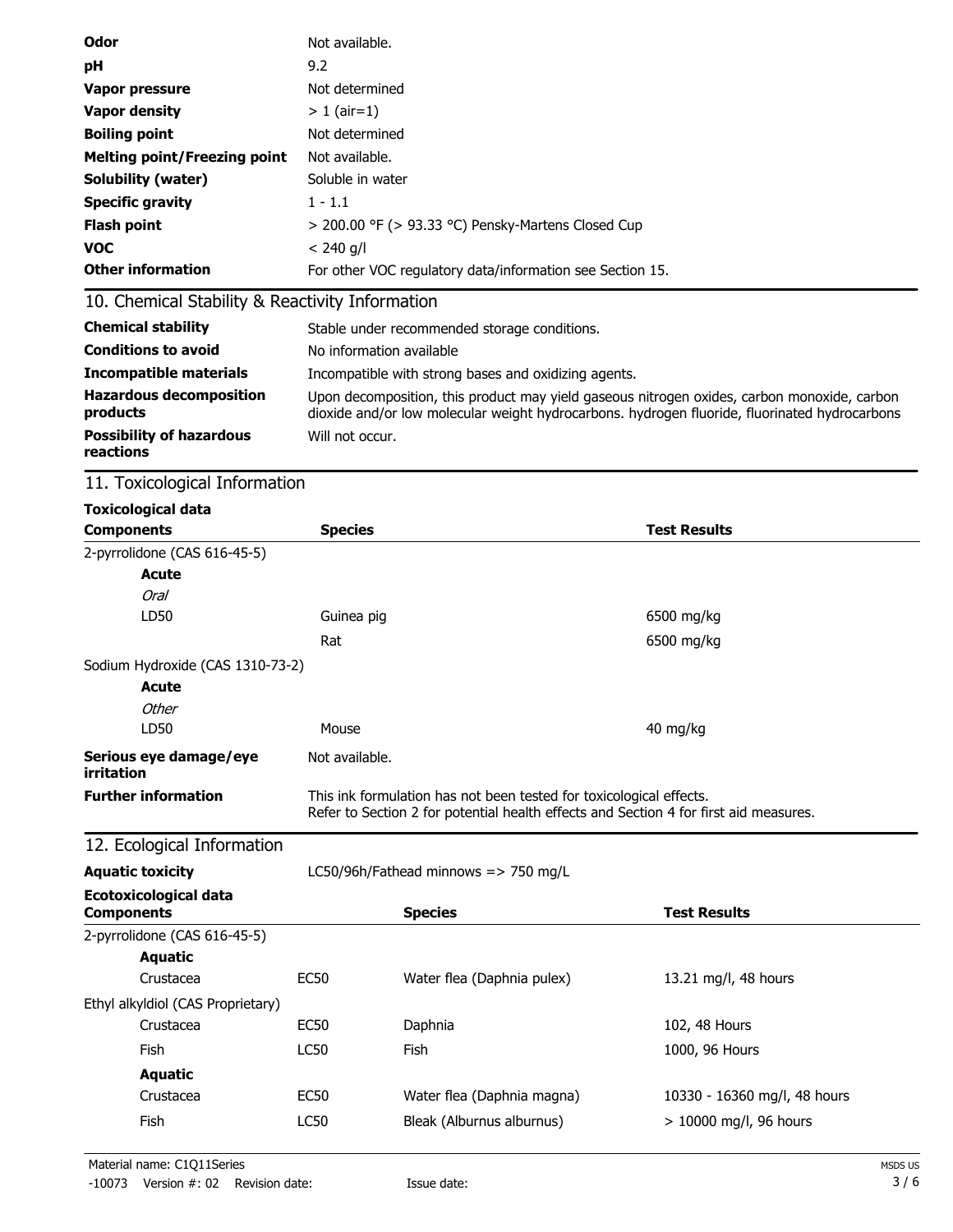| <b>Components</b>                                                                                                                                                                                             |                                                                                                                                                                                                                                                                                  | <b>Species</b>                                                                                              | <b>Test Results</b>          |
|---------------------------------------------------------------------------------------------------------------------------------------------------------------------------------------------------------------|----------------------------------------------------------------------------------------------------------------------------------------------------------------------------------------------------------------------------------------------------------------------------------|-------------------------------------------------------------------------------------------------------------|------------------------------|
| Sodium Hydroxide (CAS 1310-73-2)                                                                                                                                                                              |                                                                                                                                                                                                                                                                                  |                                                                                                             |                              |
| <b>Aquatic</b>                                                                                                                                                                                                |                                                                                                                                                                                                                                                                                  |                                                                                                             |                              |
| Crustacea                                                                                                                                                                                                     | <b>EC50</b>                                                                                                                                                                                                                                                                      | Water flea (Ceriodaphnia dubia)                                                                             | 34.59 - 47.13 mg/l, 48 hours |
| Fish                                                                                                                                                                                                          | LC50                                                                                                                                                                                                                                                                             | Western mosquitofish (Gambusia affinis) 125 mg/l, 96 hours                                                  |                              |
| Persistence and degradability Not available.                                                                                                                                                                  |                                                                                                                                                                                                                                                                                  |                                                                                                             |                              |
| <b>Bioaccumulation / Accumulation</b>                                                                                                                                                                         |                                                                                                                                                                                                                                                                                  |                                                                                                             |                              |
| <b>Bioaccumulative potential</b><br><b>Octanol/water partition coefficient log Kow</b><br>2-pyrrolidone                                                                                                       |                                                                                                                                                                                                                                                                                  | $-0.85$                                                                                                     |                              |
| <b>Partition coefficient</b>                                                                                                                                                                                  |                                                                                                                                                                                                                                                                                  |                                                                                                             |                              |
| 2-pyrrolidone                                                                                                                                                                                                 | $-0.85$                                                                                                                                                                                                                                                                          |                                                                                                             |                              |
| 13. Disposal Considerations                                                                                                                                                                                   |                                                                                                                                                                                                                                                                                  |                                                                                                             |                              |
| <b>Disposal instructions</b><br>Do not allow this material to drain into sewers/water supplies.<br>Dispose of waste material according to Local, State, Federal, and Provincial Environmental<br>Regulations. |                                                                                                                                                                                                                                                                                  |                                                                                                             |                              |
|                                                                                                                                                                                                               | HP's Planet Partners (trademark) supplies recycling program enables simple, convenient recycling<br>of HP original inkjet and LaserJet supplies. For more information and to determine if this service<br>is available in your location, please visit http://www.hp.com/recycle. |                                                                                                             |                              |
| 14. Transport Information                                                                                                                                                                                     |                                                                                                                                                                                                                                                                                  |                                                                                                             |                              |
| <b>DOT</b>                                                                                                                                                                                                    |                                                                                                                                                                                                                                                                                  |                                                                                                             |                              |
| Not regulated as dangerous goods.                                                                                                                                                                             |                                                                                                                                                                                                                                                                                  |                                                                                                             |                              |
| <b>IATA</b>                                                                                                                                                                                                   |                                                                                                                                                                                                                                                                                  |                                                                                                             |                              |
| Not regulated as dangerous goods.                                                                                                                                                                             |                                                                                                                                                                                                                                                                                  |                                                                                                             |                              |
| <b>IMDG</b><br>Not regulated as dangerous goods.                                                                                                                                                              |                                                                                                                                                                                                                                                                                  |                                                                                                             |                              |
|                                                                                                                                                                                                               |                                                                                                                                                                                                                                                                                  |                                                                                                             |                              |
| <b>RID</b><br>Not regulated as dangerous goods.                                                                                                                                                               |                                                                                                                                                                                                                                                                                  |                                                                                                             |                              |
| <b>Further information</b>                                                                                                                                                                                    |                                                                                                                                                                                                                                                                                  | Not a dangerous good under DOT, IATA, ADR, IMDG, or RID.                                                    |                              |
| 15. Regulatory Information                                                                                                                                                                                    |                                                                                                                                                                                                                                                                                  |                                                                                                             |                              |
| US federal regulations                                                                                                                                                                                        |                                                                                                                                                                                                                                                                                  | US TSCA 12(b): Does not contain listed chemicals.                                                           |                              |
| <b>Chemical Code Number</b>                                                                                                                                                                                   |                                                                                                                                                                                                                                                                                  | Drug Enforcement Administration (DEA). List 2, Essential Chemicals (21 CFR 1310.02(b) and 1310.04(f)(2) and |                              |
| Not listed.                                                                                                                                                                                                   |                                                                                                                                                                                                                                                                                  | Drug Enforcement Administration (DEA). List 1 & 2 Exempt Chemical Mixtures (21 CFR 1310.12(c))              |                              |
| Not regulated.<br><b>DEA Exempt Chemical Mixtures Code Number</b>                                                                                                                                             |                                                                                                                                                                                                                                                                                  |                                                                                                             |                              |
| Not regulated.<br>TSCA Section 12(b) Export Notification (40 CFR 707, Subpt. D)                                                                                                                               |                                                                                                                                                                                                                                                                                  |                                                                                                             |                              |
| Not regulated.                                                                                                                                                                                                |                                                                                                                                                                                                                                                                                  |                                                                                                             |                              |
| <b>CERCLA (Superfund) reportable quantity</b>                                                                                                                                                                 |                                                                                                                                                                                                                                                                                  |                                                                                                             |                              |
| None                                                                                                                                                                                                          |                                                                                                                                                                                                                                                                                  |                                                                                                             |                              |
| <b>Superfund Amendments and Reauthorization Act of 1986 (SARA)</b>                                                                                                                                            |                                                                                                                                                                                                                                                                                  |                                                                                                             |                              |
| <b>Hazard categories</b>                                                                                                                                                                                      | Immediate Hazard - No<br>Delayed Hazard - No<br>Fire Hazard - No<br>Pressure Hazard - No<br>Reactivity Hazard - No                                                                                                                                                               |                                                                                                             |                              |
| <b>SARA 302 Extremely</b><br>hazardous substance                                                                                                                                                              | No                                                                                                                                                                                                                                                                               |                                                                                                             |                              |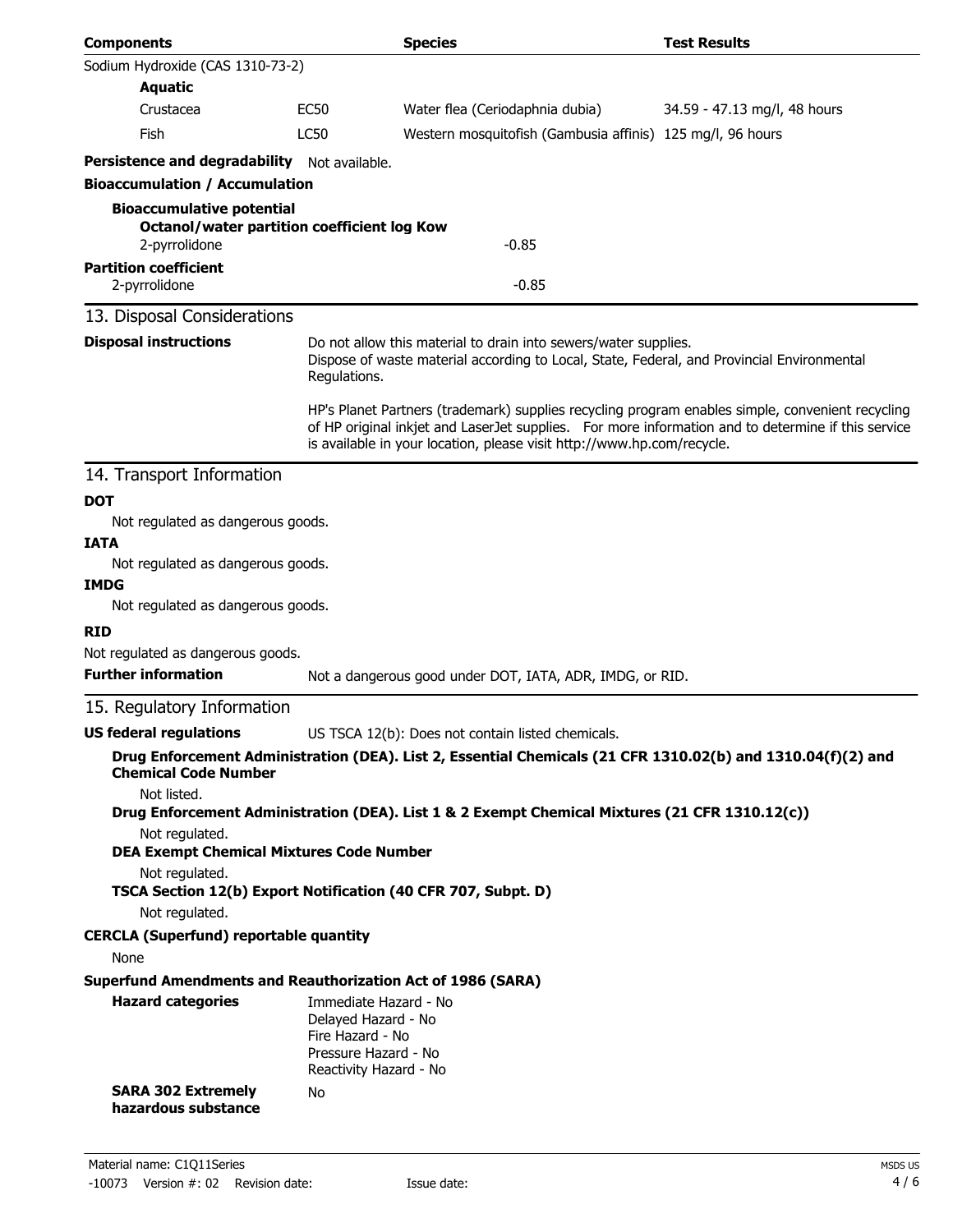| <b>SARA 311/312</b><br><b>Hazardous chemical</b>                                | No                                                                                                                                                                                                                                                                                                                                                                                                                                                                                                                                                             |
|---------------------------------------------------------------------------------|----------------------------------------------------------------------------------------------------------------------------------------------------------------------------------------------------------------------------------------------------------------------------------------------------------------------------------------------------------------------------------------------------------------------------------------------------------------------------------------------------------------------------------------------------------------|
| <b>Other information</b>                                                        | Exposure Limits (See Section 8): Executive regulation of Minister of Labour and Social Policy dated<br>Nov. 29, 2002 concerning the highest exposure limits and volume of factors harmful for health and<br>environment at work (Official Journal of Laws no 217/2002 item 1833 with further amendments).<br>VOC content (less water, less exempt compounds) = $<$ 958 g/L (U.S. requirement, not for<br>emissions)<br>VOC data based on formulation (Organic compounds minus solids)                                                                          |
| <b>Other regulations</b>                                                        | All chemical substances in this HP product have been notified or are exempt from notification<br>under chemical substances notification laws in the following countries: US (TSCA), EU<br>(EINECS/ELINCS), Switzerland, Canada (DSL/NDSL), Australia, Japan, Philippines, South Korea,<br>New Zealand, and China.                                                                                                                                                                                                                                              |
| <b>State regulations</b>                                                        |                                                                                                                                                                                                                                                                                                                                                                                                                                                                                                                                                                |
| US. Massachusetts RTK - Substance List                                          |                                                                                                                                                                                                                                                                                                                                                                                                                                                                                                                                                                |
| 2-pyrrolidone (CAS 616-45-5)<br>US. Pennsylvania RTK - Hazardous Substances     |                                                                                                                                                                                                                                                                                                                                                                                                                                                                                                                                                                |
| 2-pyrrolidone (CAS 616-45-5)<br><b>US. Rhode Island RTK</b><br>Not regulated.   | Listed.                                                                                                                                                                                                                                                                                                                                                                                                                                                                                                                                                        |
| 16. Other Information                                                           |                                                                                                                                                                                                                                                                                                                                                                                                                                                                                                                                                                |
| <b>HMIS®</b> ratings                                                            | Health: 1<br>Flammability: 1<br>Physical hazard: 0                                                                                                                                                                                                                                                                                                                                                                                                                                                                                                             |
| <b>NFPA ratings</b>                                                             | Health: 1<br>Flammability: 1<br>Instability: 0                                                                                                                                                                                                                                                                                                                                                                                                                                                                                                                 |
| <b>Disclaimer</b>                                                               | This Safety Data Sheet document is provided without charge to customers of Hewlett-Packard<br>Company. Data is the most current known to Hewlett-Packard Company at the time of preparation<br>of this document and is believed to be accurate. It should not be construed as guaranteeing<br>specific properties of the products as described or suitability for a particular application. This<br>document was prepared to the requirements of the jurisdiction specified in Section 1 above and<br>may not meet regulatory requirements in other countries. |
| <b>Other information</b>                                                        | This MSDS was prepared in accordance with USA OSHA Hazard Communications regulation (29<br>CFR 1910.1200).                                                                                                                                                                                                                                                                                                                                                                                                                                                     |
| Issue date                                                                      |                                                                                                                                                                                                                                                                                                                                                                                                                                                                                                                                                                |
| This data sheet contains<br>changes from the previous<br>version in section(s): | 1. Product and Company Identification: Alternate Trade Names<br>Hazards Identification: Other hazards<br>9. Physical & Chemical Properties: Other information                                                                                                                                                                                                                                                                                                                                                                                                  |
| <b>Manufacturer information</b>                                                 | Hewlett-Packard Company<br>3000 Hanover Street<br>Palo Alto, California 94304-1112 US<br>(Direct) 1-503-494-7199<br>(Toll-free within the US) 1-800-457-4209                                                                                                                                                                                                                                                                                                                                                                                                   |